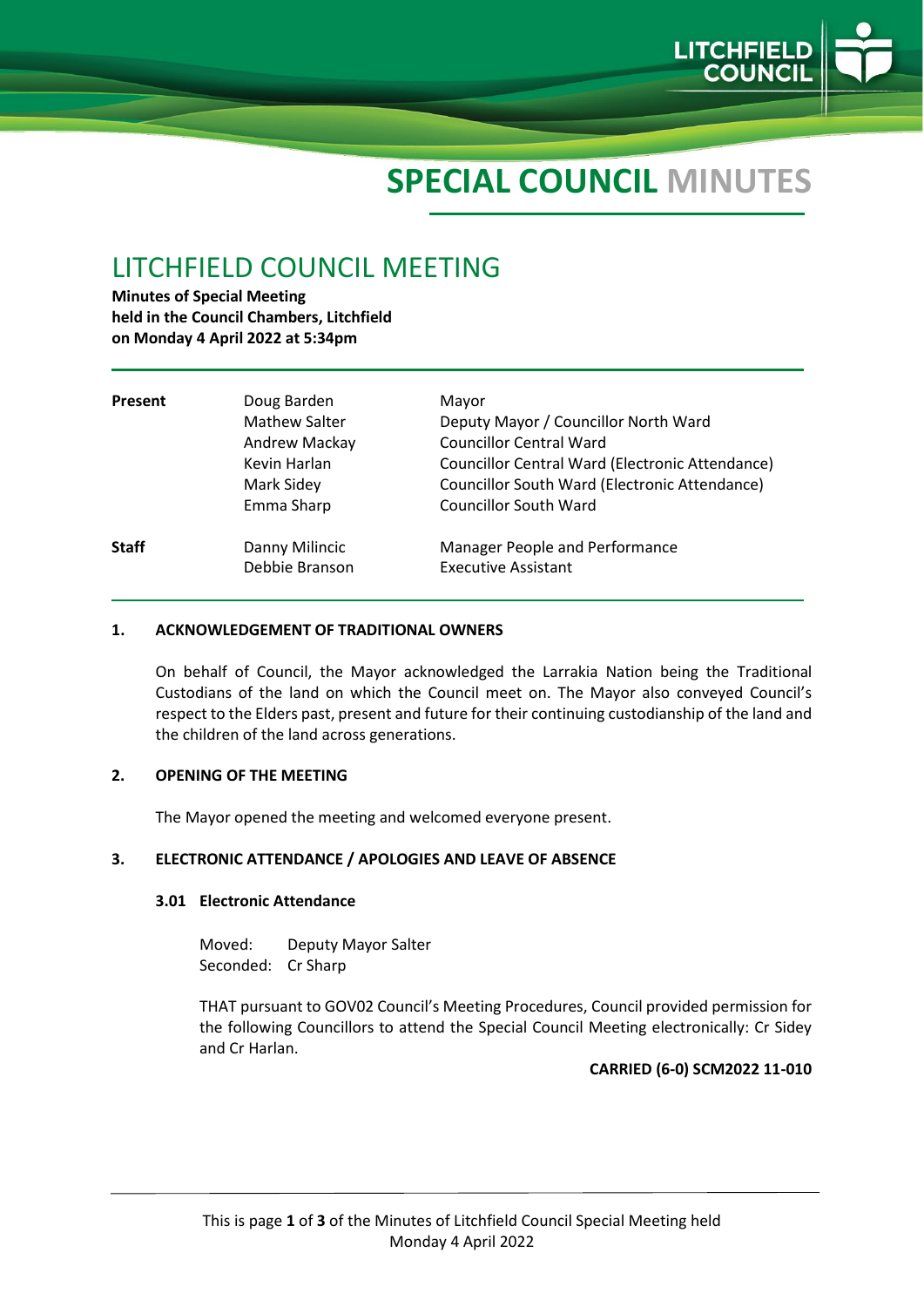#### **3.02 Apologies**

Moved: Cr Salter Seconded: Cr Mackay

THAT Council note and approve apologies from Cr Rachael Wright.

# **CARRIED (6-0) SCM2022 11-011**

#### **3.03 Leave of Absence Previously Granted**

Nil.

#### **3.04 Leave of Absence Request**

Nil

#### **4. DISCLOSURE OF INTEREST**

#### **4.01 Elected Members**

No disclosures of interest were declared.

#### **4.02 Staff**

No disclosures of interest were declared.

#### **5. OFFICERS REPORTS**

Nil.

#### **6. CONFIDENTIAL ITEMS**

Moved: Cr Mackay Seconded: Cr Sidey

THAT pursuant to Section 93(2) of the Local Government Act 2019 and Regulation 51 of the Local Government (General) Regulations the meeting be closed to the public to consider the following Confidential Items:

#### **6.01 Recruitment of Chief Executive Officer**

This item is considered 'confidential' pursuant to Section 293(1) of the *Local Government Act 2019* and Section 51(1) of the *Local Government (General) Regulations 2021:*

*information about the employment of a particular individual as a member of the staff or possible member of the staff of the council that could, if publicly disclosed, cause prejudice to the individual.*

#### **CARRIED (6-0) SCM2022 11-012**

The meeting was closed to the public at 5:37pm.